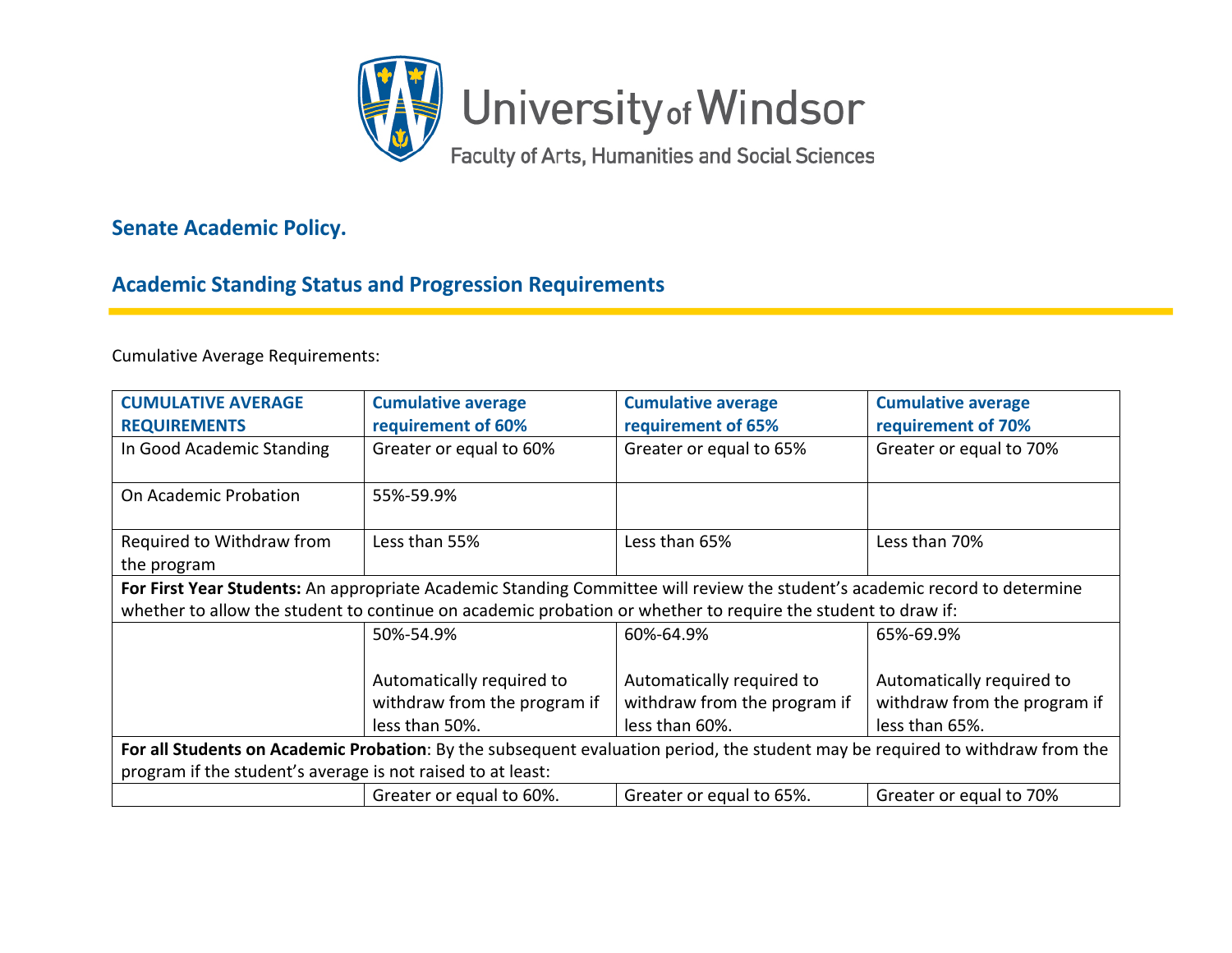## Major Average Requirements

| <b>MAJOR AVERAGE</b>                                                                                                          | <b>Major average requirement of</b> | <b>Major average requirement of</b> | <b>Major average requirement of</b> |  |
|-------------------------------------------------------------------------------------------------------------------------------|-------------------------------------|-------------------------------------|-------------------------------------|--|
| <b>REQUIREMENTS</b>                                                                                                           | 60%                                 | 65%                                 | 70%                                 |  |
| In Good Academic Standing                                                                                                     | Greater or equal to 60%             | Greater or equal to 65%             | Greater or equal to 70%             |  |
| On Academic Probation                                                                                                         | 55%-59.9%                           |                                     |                                     |  |
| Required to Withdraw from                                                                                                     | Less than 55%                       | Less than 65%                       | Less than 70%                       |  |
| the program                                                                                                                   |                                     |                                     |                                     |  |
| For First Year Students: An appropriate Academic Standing Committee will review the student's academic record to determine    |                                     |                                     |                                     |  |
| whether to allow the student to continue on academic probation or whether to require the student to draw if:                  |                                     |                                     |                                     |  |
|                                                                                                                               | 50%-54.9%                           | 60%-64.9%                           | 65%-69.9%                           |  |
|                                                                                                                               |                                     |                                     |                                     |  |
|                                                                                                                               | Automatically required to           | Automatically required to           | Automatically required to           |  |
|                                                                                                                               | withdraw from the program if        | withdraw from the program if        | withdraw from the program if        |  |
|                                                                                                                               | less than 50%.                      | less than 60%.                      | less than 65%.                      |  |
| For all Students on Academic Probation: By the subsequent evaluation period, the student may be required to withdraw from the |                                     |                                     |                                     |  |
| program if the student's average is not raised to at least:                                                                   |                                     |                                     |                                     |  |
|                                                                                                                               | Greater or equal to 60%.            | Greater or equal to 65%.            | Greater or equal to 70%             |  |

## NOTES

- An appropriate Academic Standing Committee within each Faculty reviews the academic record of each student and makes academic decisions as appropriate in light of the cumulative and major averages achieved. For FAHSS, the evaluation occurs at the conclusion of the Winter term.
- A student who has been required to withdraw may not register in the program from which they have been required to withdraw for twelve months.
- The student must apply for re-admission online through UWinsite Student by the appropriate deadline date for the term desired and must include a statement of rationale, and documentation of academic success elsewhere.